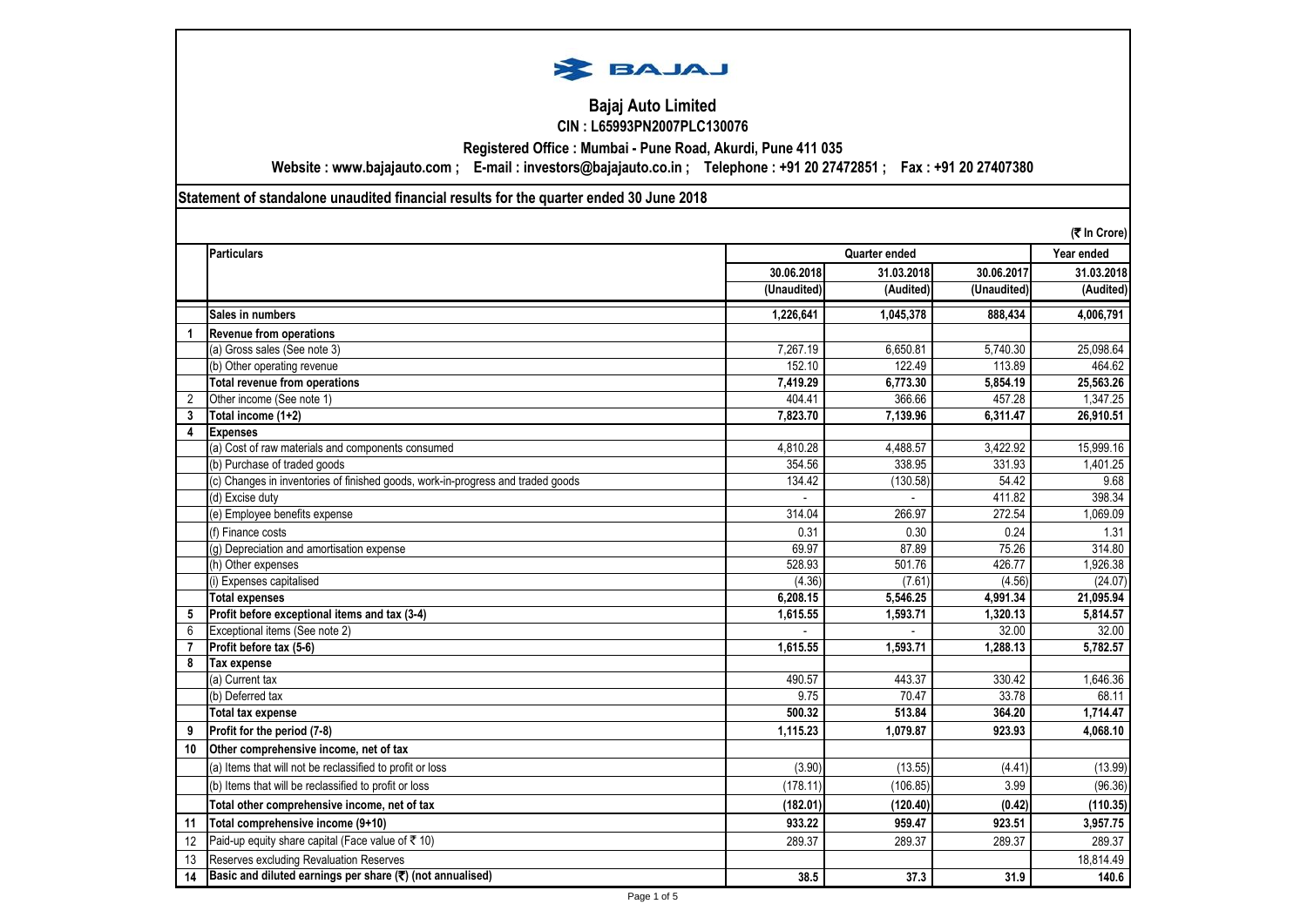|                                                                                                                                                                                                          | 1 Other income includes following -                                                                                                                                                                                                                                                                                                                                                                                                                                                                    |                      |                          |                                    | (₹ In Crore)           |  |
|----------------------------------------------------------------------------------------------------------------------------------------------------------------------------------------------------------|--------------------------------------------------------------------------------------------------------------------------------------------------------------------------------------------------------------------------------------------------------------------------------------------------------------------------------------------------------------------------------------------------------------------------------------------------------------------------------------------------------|----------------------|--------------------------|------------------------------------|------------------------|--|
|                                                                                                                                                                                                          | <b>Particulars</b>                                                                                                                                                                                                                                                                                                                                                                                                                                                                                     | <b>Quarter ended</b> |                          |                                    |                        |  |
|                                                                                                                                                                                                          |                                                                                                                                                                                                                                                                                                                                                                                                                                                                                                        | 30.06.2018           | 31.03.2018               | 30.06.2017                         | 31.03.2018             |  |
|                                                                                                                                                                                                          |                                                                                                                                                                                                                                                                                                                                                                                                                                                                                                        | (Unaudited)          | (Audited)                | (Unaudited)                        | (Audited)              |  |
|                                                                                                                                                                                                          | Investment income                                                                                                                                                                                                                                                                                                                                                                                                                                                                                      | 336.06               | 291.25                   | 394.01                             | 1,088.26               |  |
|                                                                                                                                                                                                          | Others                                                                                                                                                                                                                                                                                                                                                                                                                                                                                                 | 68.35                | 75.41                    | 63.27                              | 258.99                 |  |
| 3                                                                                                                                                                                                        | 2 Exceptional items represent a one time payment to dealers to compensate them for any losses incurred on introduction of GST as a result of pre-GST<br>inventory held on 30 June 2017.<br>Post the applicability of GST with effect from 1 July 2017, Sales are required to be disclosed net of GST. Accordingly, the Gross sales figures for the quarter<br>ended 30 June 2018 are not comparable with the previous periods presented in the results.                                                |                      |                          |                                    |                        |  |
| 4                                                                                                                                                                                                        | Ind AS 115 Revenue from Contracts with Customers, mandatory for reporting periods beginning on or after 1 April 2018, replaces existing revenue<br>recognition requirements. Under the modified retrospective approach, there were no significant adjustments required to the retained earnings as at 1 April<br>2018. Also, the application of Ind AS 115 did not have any significant impact on recognition and measurement of revenue and related items in the financial<br>results of the Company. |                      |                          |                                    |                        |  |
| 5                                                                                                                                                                                                        | The Company has opted to publish Extracts of the Unaudited/Audited Consolidated Financial Results, pursuant to option made available as per Regulation 33<br>of the SEBI (Listing Obligations and Disclosure Requirements) Regulations, 2015. These standalone financial results are available on the Company's website<br>viz. www.bajajauto.com and on the websites of BSE (www.bseindia.com) and NSE (www.nseindia.com).                                                                            |                      |                          |                                    |                        |  |
| 6<br>$7^{\circ}$                                                                                                                                                                                         | Figures for previous year / period have been regrouped wherever necessary.<br>₹ 1 crore is equal to ₹ 10 million.                                                                                                                                                                                                                                                                                                                                                                                      |                      |                          |                                    |                        |  |
| The above results have been reviewed by the Audit Committee, approved by the Board of Directors in the meeting held on 20 July 2018 and subjected to a<br>8<br>limited review by the statutory auditors. |                                                                                                                                                                                                                                                                                                                                                                                                                                                                                                        |                      |                          |                                    |                        |  |
|                                                                                                                                                                                                          |                                                                                                                                                                                                                                                                                                                                                                                                                                                                                                        |                      |                          | By order of the Board of Directors | For Bajaj Auto Limited |  |
| Pune                                                                                                                                                                                                     |                                                                                                                                                                                                                                                                                                                                                                                                                                                                                                        |                      |                          |                                    | Rajiv Bajaj            |  |
| Date: 20 July 2018                                                                                                                                                                                       |                                                                                                                                                                                                                                                                                                                                                                                                                                                                                                        |                      | <b>Managing Director</b> |                                    |                        |  |

**Notes :**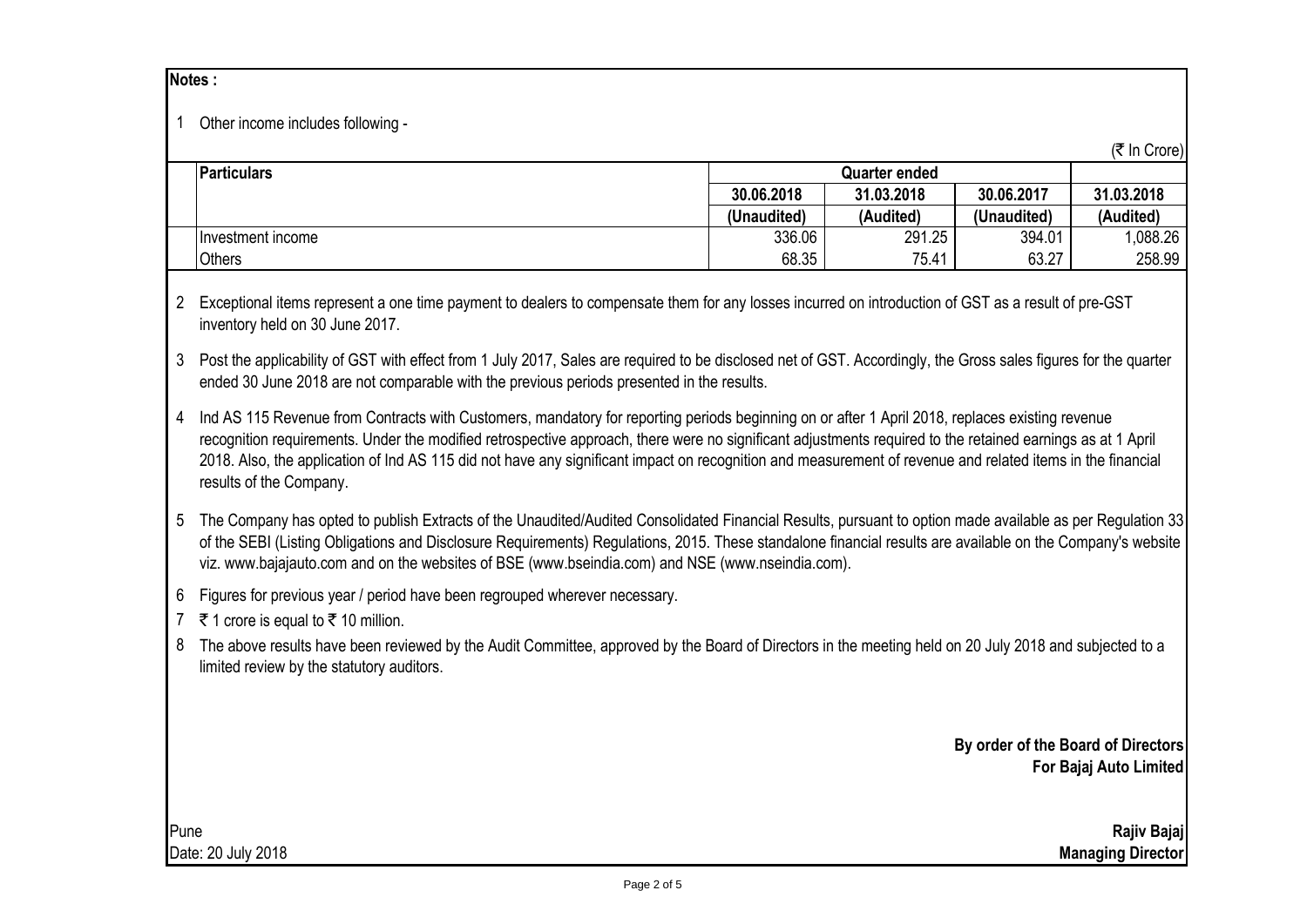

## **Bajaj Auto Limited CIN : L65993PN2007PLC130076**

**Registered Office : Mumbai - Pune Road, Akurdi, Pune 411 035**

**Website : www.bajajauto.com ; E-mail : investors@bajajauto.co.in ; Telephone : +91 20 27472851 ; Fax : +91 20 27407380**

## **Statement of consolidated unaudited financial results for the quarter ended 30 June 2018**

|                         |                                                                                 |             |               |             | (₹ In Crore) |
|-------------------------|---------------------------------------------------------------------------------|-------------|---------------|-------------|--------------|
|                         | <b>Particulars</b>                                                              |             | Quarter ended |             |              |
|                         |                                                                                 | 30.06.2018  | 31.03.2018    | 30.06.2017  | 31.03.2018   |
|                         |                                                                                 | (Unaudited) | (Audited)     | (Unaudited) | (Audited)    |
| $\mathbf{1}$            | <b>Revenue from operations</b>                                                  |             |               |             |              |
|                         | (a) Gross sales (See note 4)                                                    | 7,267.19    | 6.650.81      | 5,740.30    | 25,098.64    |
|                         | (b) Other operating revenue                                                     | 152.10      | 122.49        | 113.89      | 464.62       |
|                         | <b>Total revenue from operations</b>                                            | 7,419.29    | 6,773.30      | 5,854.19    | 25,563.26    |
| $\overline{2}$          | Other income (See note 2)                                                       | 310.05      | 365.74        | 323.47      | 1,212.27     |
| 3                       | Total income (1+2)                                                              | 7,729.34    | 7,139.04      | 6,177.66    | 26,775.53    |
| $\overline{\mathbf{4}}$ | <b>Expenses</b>                                                                 |             |               |             |              |
|                         | (a) Cost of raw materials and components consumed                               | 4.810.28    | 4.488.57      | 3.422.92    | 15.999.16    |
|                         | (b) Purchase of traded goods                                                    | 354.56      | 338.95        | 331.93      | 1,401.25     |
|                         | (c) Changes in inventories of finished goods, work-in-progress and traded goods | 134.42      | (130.58)      | 54.42       | 9.68         |
|                         | (d) Excise duty                                                                 |             |               | 411.82      | 398.34       |
|                         | (e) Employee benefits expense                                                   | 314.35      | 266.34        | 272.70      | 1,069.48     |
|                         | (f) Finance costs                                                               | 0.31        | 0.30          | 0.24        | 1.31         |
|                         | (g) Depreciation and amortisation expense                                       | 69.97       | 87.89         | 75.26       | 314.80       |
|                         | (h) Other expenses                                                              | 529.57      | 502.00        | 427.03      | 1,927.78     |
|                         | (i) Expenses capitalised                                                        | (4.36)      | (7.61)        | (4.56)      | (24.07)      |
|                         | <b>Total expenses</b>                                                           | 6,209.10    | 5,545.86      | 4,991.76    | 21,097.73    |
| 5                       | Share of profits of associate                                                   | 21.85       | 96.13         | 47.05       | 287.61       |
| 6                       | Profit before exceptional items and tax (3-4+5)                                 | 1,542.09    | 1,689.31      | 1,232.95    | 5,965.41     |
| $\overline{7}$          | Exceptional items (See note 3)                                                  |             |               | 32.00       | 32.00        |
| 8                       | Profit before tax (6-7)                                                         | 1,542.09    | 1,689.31      | 1,200.95    | 5,933.41     |
| 9                       | <b>Tax expense</b>                                                              |             |               |             |              |
|                         | (a) Current tax                                                                 | 490.57      | 443.37        | 330.42      | 1,646.36     |
|                         | (b) Deferred tax                                                                | 9.75        | 70.47         | 33.78       | 68.11        |
|                         | <b>Total tax expense</b>                                                        | 500.32      | 513.84        | 364.20      | 1,714.47     |
| 10                      | Profit after tax (8-9)                                                          | 1,041.77    | 1,175.47      | 836.75      | 4,218.94     |
| 11                      | Profit attributable to non-controlling interest                                 | (0.01)      | $\mathcal{L}$ | 0.01        | (0.01)       |
| 12                      | Profit for the period (10-11)                                                   | 1,041.78    | 1,175.47      | 836.74      | 4,218.95     |
| 13                      | Other comprehensive income, net of tax                                          |             |               |             |              |
|                         | (a) Items that will not be reclassified to profit or loss                       | (3.90)      | (12.90)       | (4.41)      | (13.34)      |
|                         | (b) Items that will be reclassified to profit or loss                           | (203.87)    | 5.00          | 129.24      | 251.08       |
|                         | Total other comprehensive income, net of tax                                    | (207.77)    | (7.90)        | 124.83      | 237.74       |
| 14                      | Total comprehensive income (12+13)                                              | 834.01      | 1,167.57      | 961.57      | 4,456.69     |
|                         |                                                                                 |             |               |             |              |
| 15                      | Profit attributable to:                                                         |             |               |             |              |
|                         |                                                                                 |             |               | 836.74      | 4,218.95     |
|                         | Owners of the company                                                           | 1,041.78    | 1,175.47      |             |              |
|                         | Non-controlling interests                                                       | (0.01)      |               | 0.01        | (0.01)       |
| 16                      | Total comprehensive income attributable to:                                     |             |               |             |              |
|                         | Owners of the company                                                           | 834.01      | 1,167.57      | 961.57      | 4,456.69     |
|                         | Non-controlling interests                                                       | (0.01)      |               | 0.01        | (0.01)       |
|                         |                                                                                 |             |               |             |              |
| 17                      | Paid-up equity share capital (Face value of ₹ 10)                               | 289.37      | 289.37        | 289.37      | 289.37       |
| 18                      | Reserves excluding Revaluation Reserves                                         |             |               |             | 20,135.87    |
| 19                      | Basic and diluted earnings per share (₹) (not annualised)                       | 36.0        | 40.6          | 28.9        | 145.8        |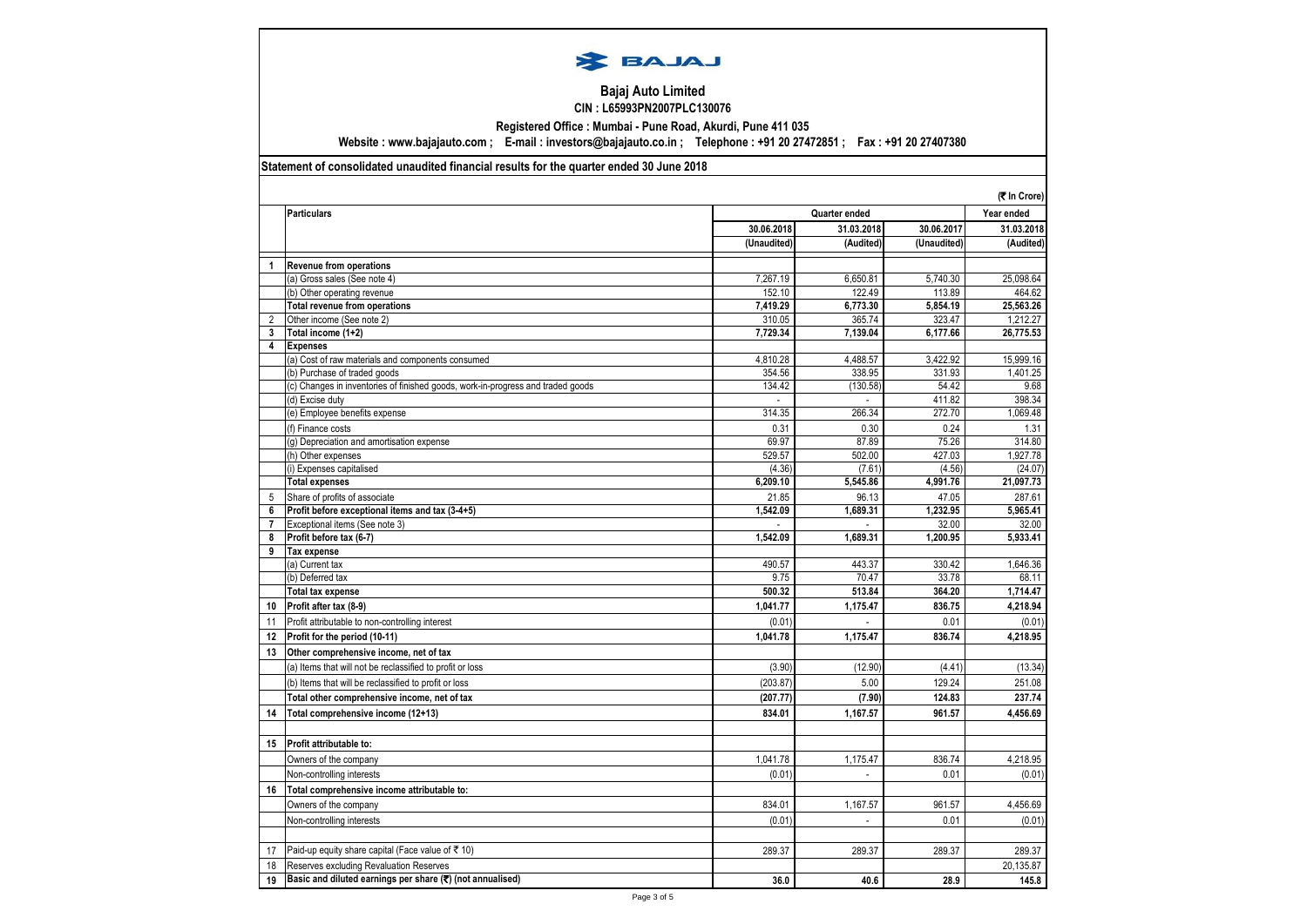| Segment-wise revenue, results and capital employed (consolidated)<br>(そ In Crore) |                                             |             |                      |             |                     |
|-----------------------------------------------------------------------------------|---------------------------------------------|-------------|----------------------|-------------|---------------------|
|                                                                                   | Particulars                                 |             | <b>Quarter ended</b> |             |                     |
|                                                                                   |                                             | 30.06.2018  | 31.03.2018           | 30.06.2017  | 31.03.2018          |
|                                                                                   |                                             | (Unaudited) | (Audited)            | (Unaudited) | (Audited)           |
| 1                                                                                 | <b>Segment revenue</b>                      |             |                      |             |                     |
|                                                                                   | Automotive                                  | 7,487.64    | 6,847.79             | 5,918.72    | 25,822.34           |
|                                                                                   | Investments                                 | 241.70      | 291.25               | 258.94      | 953.19              |
|                                                                                   | <b>Total</b>                                | 7,729.34    | 7,139.04             | 6,177.66    | 26,775.53           |
| $\overline{2}$                                                                    | Segment profit before tax and finance costs |             |                      |             |                     |
|                                                                                   | Automotive                                  | 1,301.39    | 1,398.88             | 942.79      | 4,983.66            |
|                                                                                   | Investments                                 | 241.01      | 290.73               | 258.40      | $\overline{951.06}$ |
|                                                                                   | <b>Total</b>                                | 1,542.40    | 1,689.61             | 1,201.19    | 5,934.72            |
|                                                                                   | Less: Finance costs                         | 0.31        | 0.30                 | 0.24        | 1.31                |
|                                                                                   | Total profit before tax                     | 1,542.09    | 1,689.31             | 1,200.95    | 5,933.41            |
| $\mathbf{3}$                                                                      | <b>Capital employed</b>                     |             |                      |             |                     |
|                                                                                   | <b>Segment assets</b>                       |             |                      |             |                     |
|                                                                                   | Automotive                                  | 8,427.67    | 8,032.04             | 7,864.89    | 8,032.04            |
|                                                                                   | Investments                                 | 17,743.19   | 16,670.30            | 14,481.08   | 16,670.30           |
|                                                                                   | Unallocable                                 | 192.93      | 438.66               | 340.95      | 438.66              |
|                                                                                   | Sub-total                                   | 26,363.79   | 25,141.00            | 22,686.92   | 25,141.00           |
|                                                                                   | <b>Segment liabilities</b>                  |             |                      |             |                     |
|                                                                                   | Automotive                                  | 4,683.82    | 4,206.55             | 3,293.66    | 4,206.55            |
|                                                                                   | Investments                                 |             |                      |             |                     |
|                                                                                   | Unallocable                                 | 15.74       | 15.74                | 15.74       | 15.74               |
|                                                                                   | Sub-total                                   | 4,699.56    | 4,222.29             | 3,309.40    | 4,222.29            |
|                                                                                   | <b>Capital employed</b>                     |             |                      |             |                     |
|                                                                                   | Automotive                                  | 3,743.85    | 3,825.49             | 4,571.23    | 3,825.49            |
|                                                                                   | Investments                                 | 17,743.19   | 16,670.30            | 14,481.08   | 16,670.30           |
|                                                                                   | Unallocable                                 | 177.19      | 422.92               | 325.21      | 422.92              |
|                                                                                   | <b>Total</b>                                | 21,664.23   | 20,918.71            | 19,377.52   | 20,918.71           |